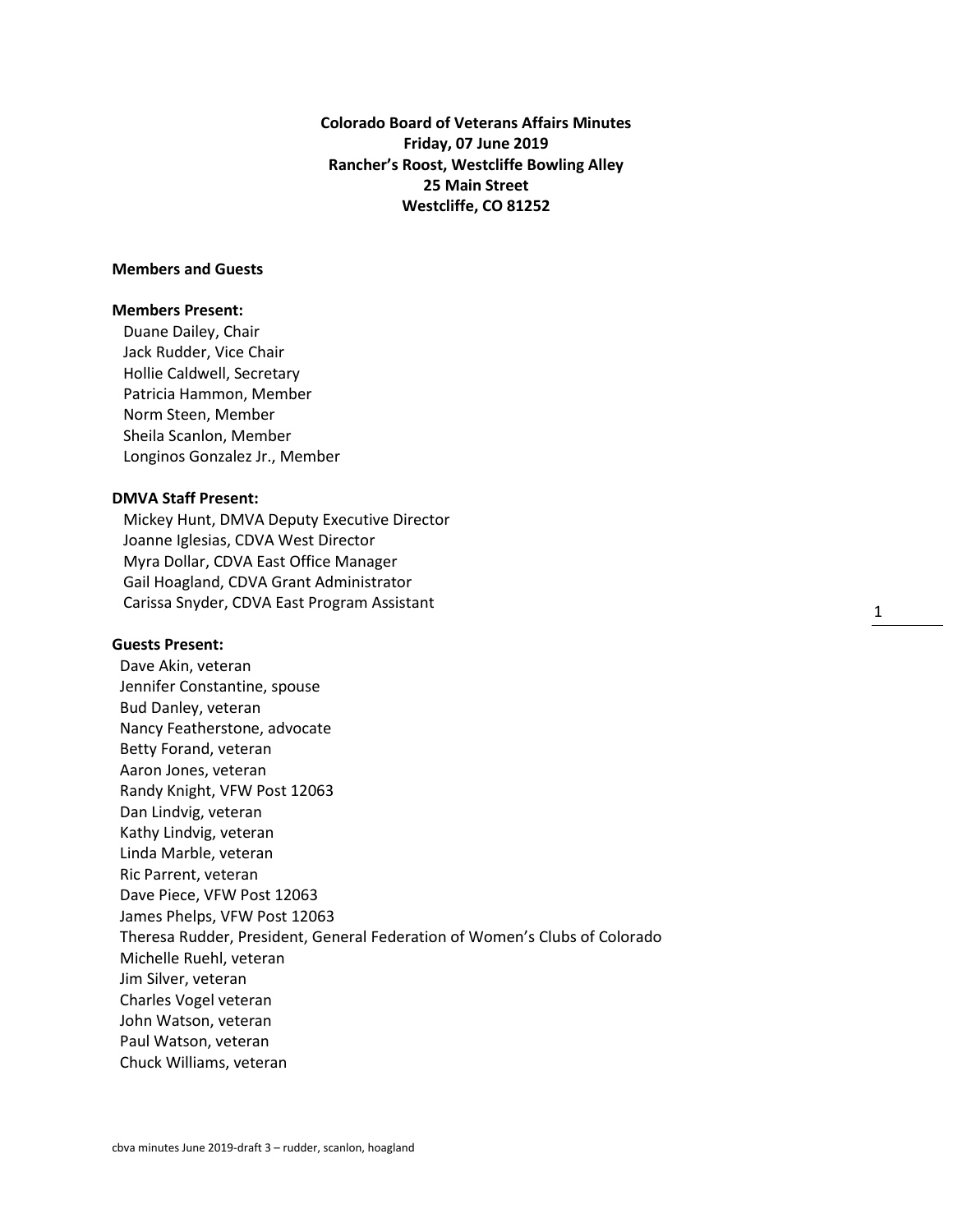# **Opening**

Mr. Dailey called the meeting to order at 0900 hours. Proceedings began with a recitation of the pledge of allegiance and a moment of silence for POWs, MIAs, and troops overseas. Mr. Dailey invited introductions from Board members, staff, and guests.

# **Approval of Minutes**

Ms. Hammon corrected her comments as reported in the April 2019 minutes, specifically that American Legion Post 50 will hold its annual tea at the Western Region One Source during the summer, and that the contribution from the Vail Health Foundation is to support behavioral health. Mr. Rudder moved to approve the minutes as corrected. Mr. Gonzalez seconded. The motion carried.

# **Board Member Comments**

Ms. Scanlon said that the governor has signed the legislation for the Woman Veteran license plate. The UVC meeting on 13 June will focus on the issue of veteran suicide. The UVC Women Task Force continues its efforts to establish a State Women Veterans Coordinator with the collaboration of DMVA.

Ms. Hammon said that new county veterans service officers have been hired in Garfield and Routt counties. She is covering Pitkin County until a new service officer is hired there. She attended the DMVA visit to CLCs in May. A women's American Legion post is being organized in Grand Junction; one currently exists in Littleton.

Dr. Caldwell said that Centura Health has now been using the Columbia protocol for three months and is tracking its efficacy. Intake is being modified to identify veterans at initial contact. She recently visited Willamette National Cemetery in Oregon.

Mr. Steen said he will participate in a meeting with the Colorado Department of Transportation concerning the effort to assist veterans in accessing transportation to medical services. He spoke at the Armed Forces Day event in Colorado Springs on May 18. He continues work in conjunction with the director the Lindstrom clinic as VHA prepares for the June enactment of the Mission Act. Earlier in the week he attended the annual CCI conference, also attended by Mr. Hunt and Mr. Callahan.

Mr. Gonzalez said he attended the inaugural Memorial Day ceremony at the Pikes Peak National Cemetery. He gave an address at Boys State on 06 June. On June 21 he will attend the Fort Carson change of command ceremony. He was in attendance at the Air Force Academy graduation and was one of the group to greet President Trump upon his arrival at the event.

Mr. Rudder said that a large concern in southern Colorado continues to be veteran suicide, which is double the national average in Colorado and in the San Luis Valley specifically the rate doubles again. Robby Robinson was the speaker at the Rio Grande Memorial Day ceremony. He attended the ribbon cutting for the Western Region One Stop on 09 May. There will be a community meeting in Alamosa on June 25 to discuss the Mission Act.

Mr. Dailey said that the April town halls in Frisco and Kremmling were well attended, although VA was not present at the Frisco event. He attended the annual Memorial Day ceremony on Hoosier Pass held the Sunday prior to the holiday.

2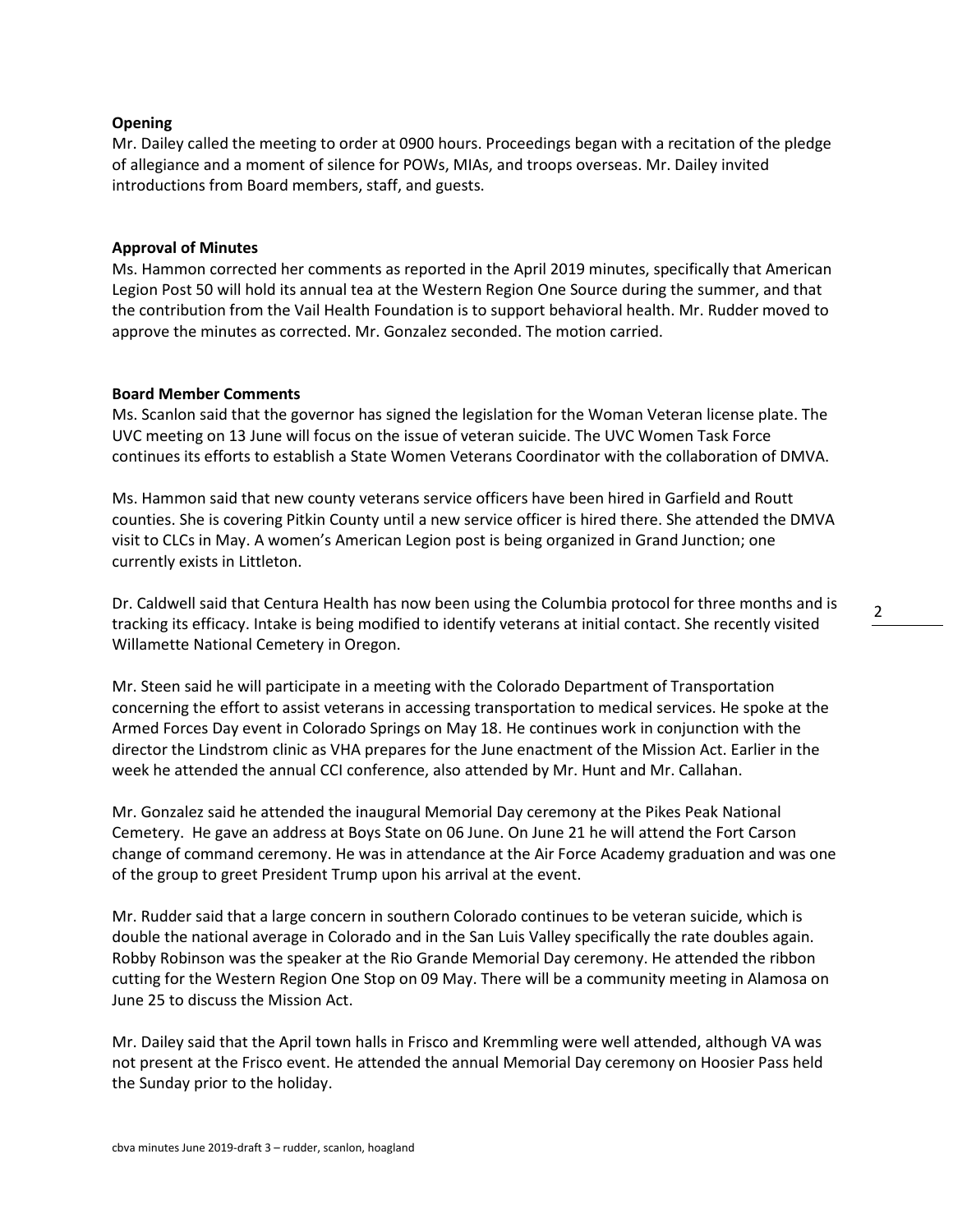### **Public Comment**

Dr. Phelps said that Custer County has a very low suicide rate, including among veterans, though it does have the highest number of veterans per capita in Colorado. There is a county clinic available for health care that is staffed with nurse practitioners and circulating doctors, and physical therapy services are available locally. He said that the 1993 assessment of the needs of Colorado veterans did not include Custer County.

Mr. Parrent said that the Choice program has been difficult for area veterans. The routes and mileage used by the program were often impracticable and incorrect. The travel office at the Denver VAMC was of help in resolving some of the complication, but that involvement made the process take longer.

Mr. Knight said one problem he has observed is that veterans receive incorrect information from VSOs. He asked who oversees the county veterans service officers in Colorado. Mr. Dailey explained the structure of the Division, identified the two directors, and said that annual training this year will be held in August.

### **Community Presentation**

Dr. Phelps is the administrator of the Veterans Trust Fund Grant in Westcliffe. Their assistance program is available to veterans, surviving spouse, and dependent children. He said that approximately 10 percent of the veterans in the area live at less than 50 percent of the poverty level. The greatest needs in the area are food and fuel, specifically firewood and propane. They do refer veterans to LEAP, but in many cases the veterans are just over the income limit or they are renters. There is one grocery store in the county and this can make the use of gift cards for groceries difficult. The program works in conjunction with the VSO. They had a complication with the grant rules this year when a veteran needed a new furnace, and grant funds could not be used due to the disallowance of capital improvements. Their other difficulty was the delayed payments. Mr. Dailey said that problem has been resolved. Several veterans expressed their appreciation for assistance received through the VTF.

*The board here recessed at 10:30 a.m. and resumed at 10:50 a.m.*

### **Reports**

Mr. Hunt said the legislature's capital development committee will visit the Veterans Memorial Cemetery and the WROS the week of June 09. The week of July 04 they will visit the Glenwood Springs resource center.

Ms. Iglesias said the WEOS grand opening went well. National Doughnut Day, which was the day of this meeting, was attracting media and veterans as the WROS had doughnuts available. The annual women veterans' tea will be held in August. The Vietnam Veteran Memorial traveling wall be in Delta through June 09. DVA West has hired a state veteran service officer, who is training at DVA East this week.

On behalf of Mr. Robinson, Mr. Dailey said that the new light has been installed on the Veterans Trust Monument and shared the photo with the group.

Ms. Hoagland thanked Dr. Phelps for his time and effort spent administering the VTF grant. Dr. Phelps thanked the Board for the increased grant award for next year.